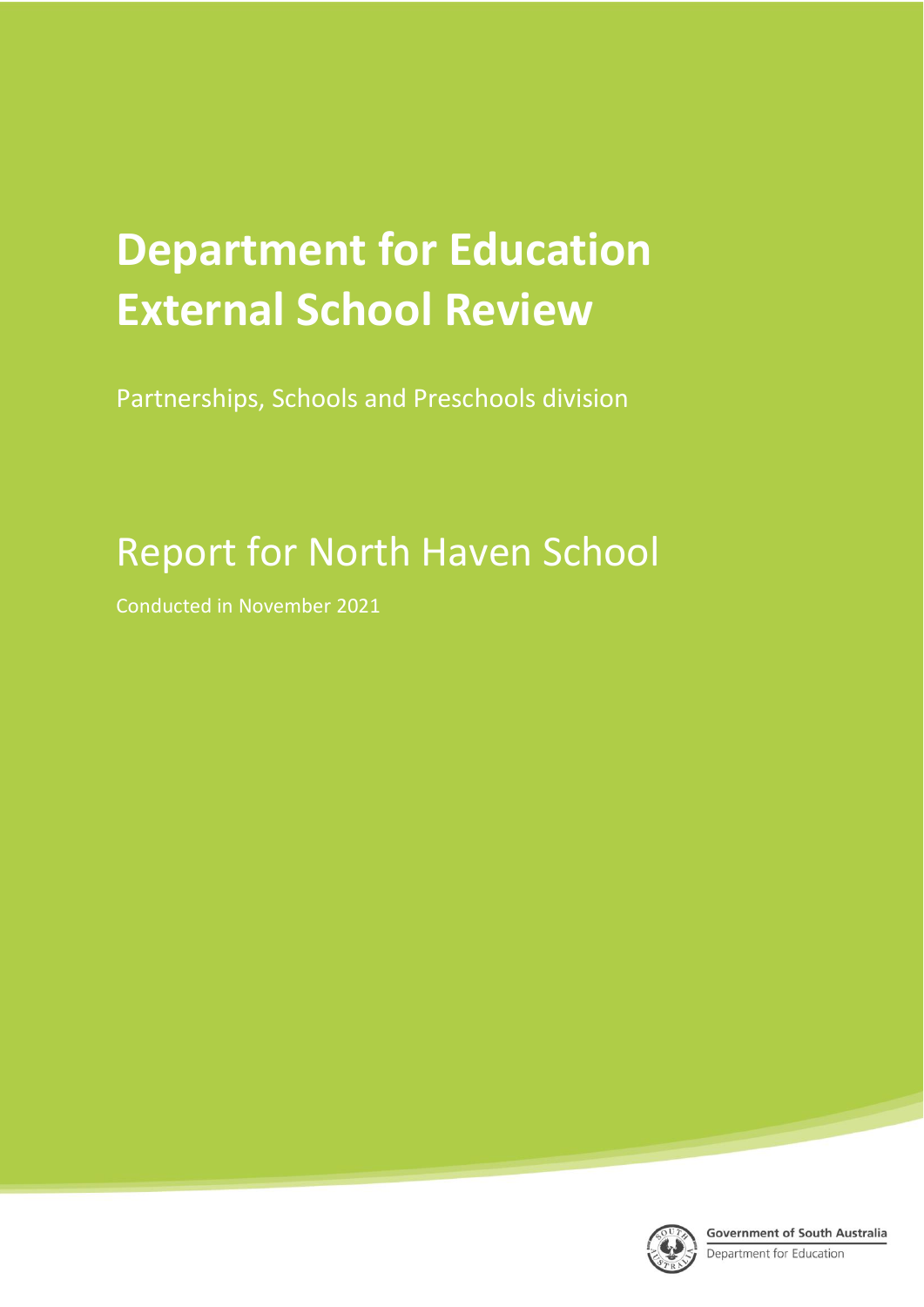## Review details

Our education system aspires to become the best in Australia by seeking growth for every student, in every class and in every school.

The purpose of the External School Review (ESR) is to support schools to raise achievement, sustain high performance and to provide quality assurance to build and sustain public confidence in government schools.

The External School Review framework is referenced throughout all stages of the ESR process.

This report outlines aspects of the school's performance verified through the review process according to the framework. It does not document every aspect of the school's processes, programs, and outcomes.

We acknowledge the support and cooperation provided by the staff and school community. While not all review processes, artefacts and comments are documented here, they have all been considered and contribute to the development and directions of this report.

This review was conducted by Tanya Oshinsky, Review Officer of the department's Review, Improvement and Accountability directorate and Dianna Jarman, Review Principal.

## Review Process

The following processes were used to gather evidence relevant to the lines of inquiry:

- Presentation from the Principal
- Class visits
- Attendance at staff meeting
- Document analysis
- Discussions with:
	- Governing Council representatives
	- **Leaders**
	- Parent groups
	- School Services Officers (SSOs)
	- Student representatives
	- Teachers.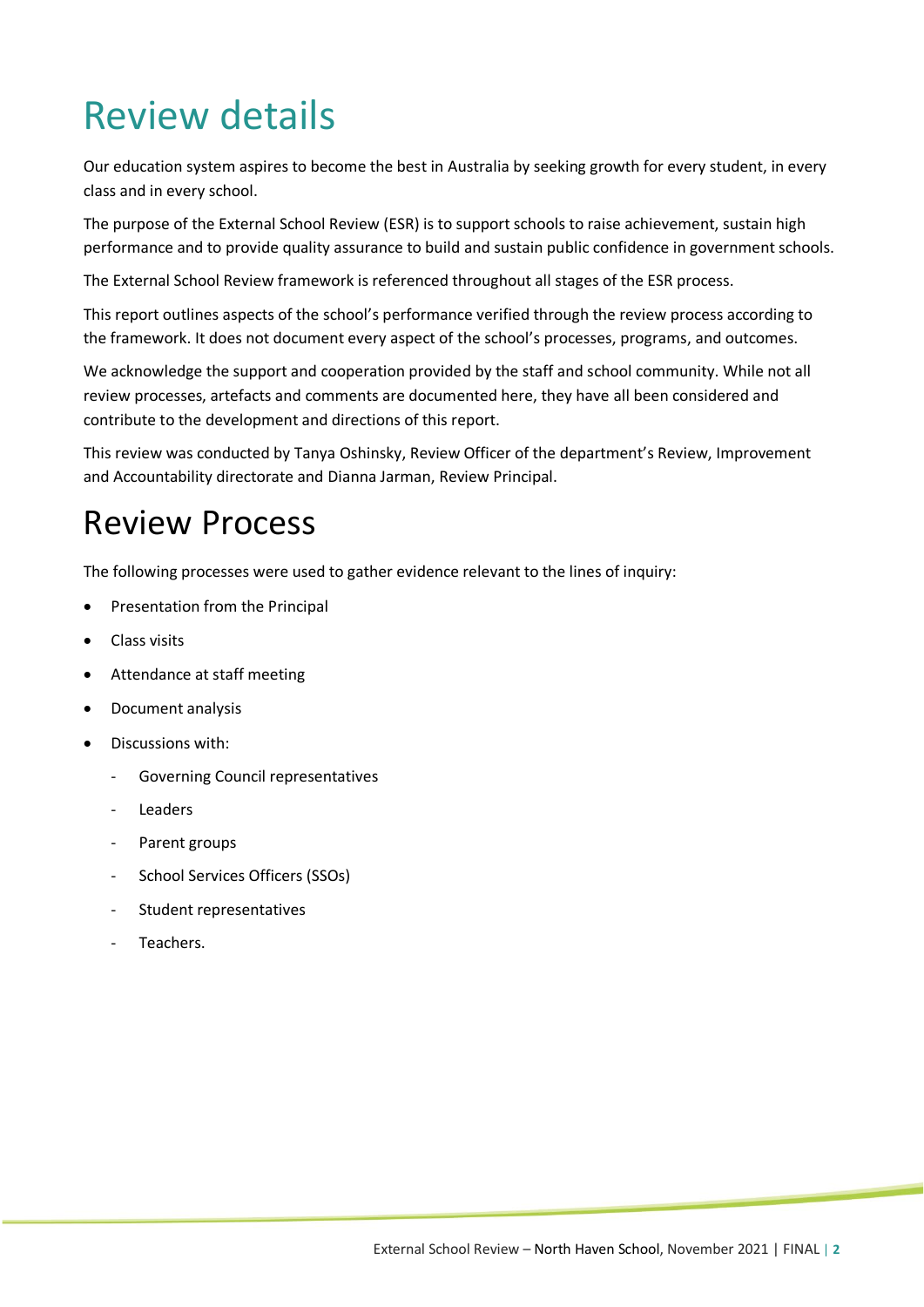## School context

North Haven School caters for students from reception to year 7. It is situated 22kms from the Adelaide CBD. The enrolment in 2021, as at the February census, is 297. Enrolment at the time of the previous review was 322. The local partnership is Le Fevre Peninsula.

The school has a 2020 ICSEA score of 991 and is classified as Category 5 on the Department for Education Index of Educational Disadvantage.

The school population includes 6% Aboriginal students, 11% students with disabilities, 1% students with English as an additional language or dialect (EALD) background, less than 5% children/young people in care and 25% of students eligible for School Card assistance.

The school leadership team consists of a Principal in their 1<sup>st</sup> year of tenure, an Assistant Principal with a wellbeing focus and a Literacy Coordinator.

There are 21 Teachers including 1 in the early years of their career and 12 Step 9 Teachers.

#### The previous ESR or OTE directions were:

- **Direction 1 Create clarity and understanding with staff around the targeted pedagogical strategies to be implemented coherently in classes across the school and build staff capacity to evaluate impact through multiple measures of data.**
- **Direction 2 Refine the strategic structures, systems and processes that support and enable staff collective responsibility to design, deliver and monitor the delivery and impact of agreed pedagogical agreements.**

#### **What impact has the implementation of previous directions had on school improvement?**

Multiple changes in the Principal role in recent years, has been challenging for North Haven School to retain focus on the previous directions. The introduction of the Department for Education's school improvement plan (SIP) has enabled the school to narrow its improvement agenda, resulting in a persistent focus on literacy. Implementing effective reading and writing practice has been at the forefront of this work, with more recent attention to the explicit teaching of phonics, in response to the phonics screening check data. Programs, assessment tools and targeted resources have been introduced to support the work of teachers. A Literacy Coordinator works alongside teachers to achieve school expectations.

Analysis of mandated data sets inform teachers of students' progress over time. There is increasing understanding of using data to inform practice. The intention of the data wall in the staff room is to track student progress in reading, writing and numeracy using agreed data.

Despite targeted professional learning and the dedicated work of teachers, inconsistencies in the implementation of agreed practice are noted across the school. There is clarity from current leaders and teachers, of the need to further build coherence across all classes of agreed effective practice, for further positive impact on learner outcomes.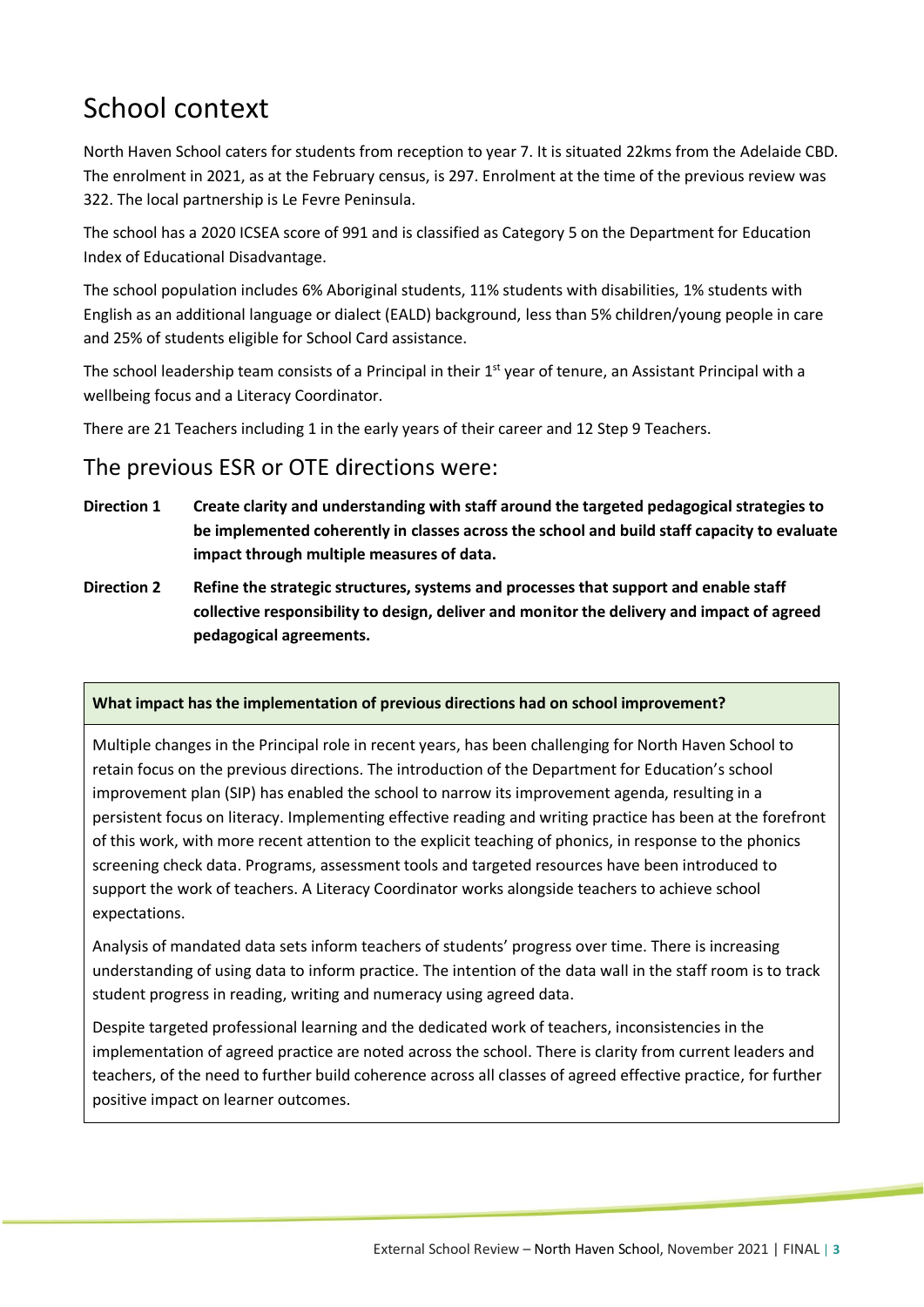### Lines of inquiry

#### Effective school improvement planning

How effectively does the school monitor and enhance its improvement strategies and actions based on their impact on student learning?

Clear alignment exists between the school's improvement plan, performance development processes and professional learning. This ensures rigorous and continuous conversations occur about the improvement agenda. Introduced into the performance development timeline are 'walks and talks'. Authentic feedback provided to teachers from leaders' observations of classroom practice is highly valued. Teachers are also open to observations from their peers and share practice. Strengthened professional learning communities (PLCs) have enhanced a culture of collaboration. PLCs have clear agreements and expectations for deep collegial dialogue relevant to the improvement agenda. Teachers bring student progress data to inform joint work and to plan for next steps in learning. Teachers attending the partnership groups for leading learning in English, reading or maths, are taking the lead in PLC work.

Staff meetings are learning focused, either through a whole-school or PLC structure. Teachers report that SIP work is at the forefront of all meetings. They feel involved in implementing and informing SIP actions and in the school's self-review processes. Documentation of reviewing the improvement cycle is comprehensive and uses a traffic light system to indicate progress. Assessment of student achievement is used to indicate successful progress against the SIP priorities. Establishing additional assessment measures, at regular intervals, that provide further evidence that all actions and strategies from the SIP are having the required impact, is continuing work.

With changing leadership and improvement strategies over time, teachers and leaders identify that building rigour and consistency in practice could be improved across the school. Whole-school agreements also need revisiting to reflect the expectations of what best practice looks like at all levels of schooling. As there has been a long-term focus on literacy, stakeholders would like to have maths back on the improvement agenda. Building teacher capacity to embed evidence-based effective practice across the curriculum, can be achieved by collecting and evaluating evidence of student learning in relation to teaching practice. This promotes a cyclic process of monitoring, evaluating, reviewing and planning, to refine and adjust teacher practice for best student outcomes. Consideration should be given to the processes that have led to the successful deep implementation of explicit phonics instruction in the early years, to further embed effective practice across other areas of the curriculum.

#### **Direction 1 Strengthen structures and processes that build teacher and leadership capacity to drive improvement, including evaluation of most effective practices that are then embedded school wide.**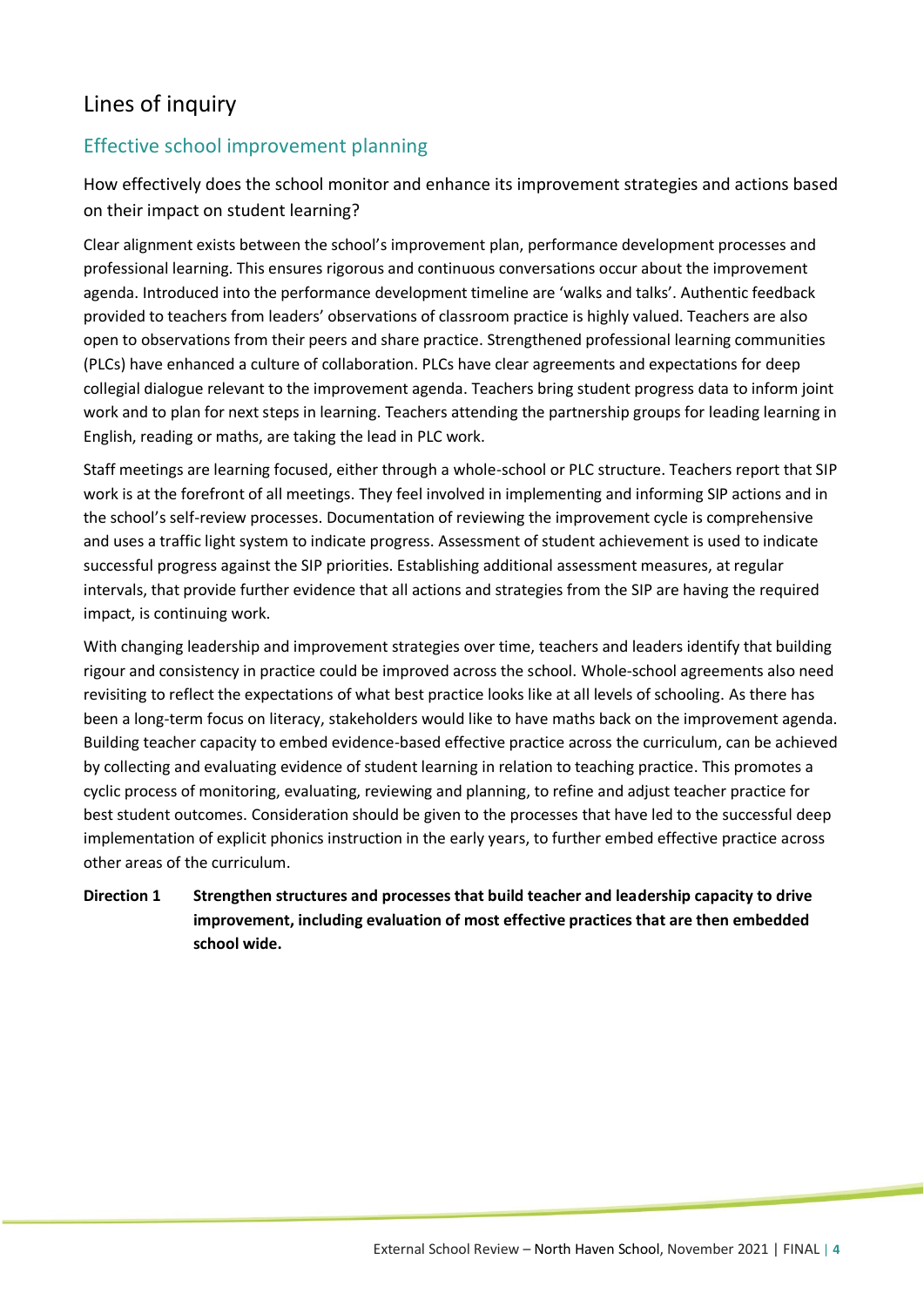#### Effective leadership

How well does leadership facilitate the development of coherent high quality curriculum planning and effective teaching?

Consistent, effective, and improved practice in the explicit teaching of phonics in all early years' classes has occurred through connected work with the partnership 'leading learning in reading' group, the early years' PLC, and support from a literacy guarantee unit coach. Regular assessment processes enable teachers to identify growth and target learning. Further differentiating learning for students and continuing to support students as they transition to higher year levels, are already identified next steps. All class teachers are trialing a literacy unit of work from the Department for Education's new curriculum materials. This work is the focus of the primary PLC. Teachers report these materials have promoted good conversations about matching curriculum to student needs, included assessment practices and new ideas. Further familiarisation with these curriculum units will be ongoing work for the school.

Learning intentions and success criteria are a whole-school agreed pedagogical practice and were a focus for one of the 'walks and talks' earlier this year. These practices are visible in all classrooms and most students are aware of them. While there is variable practice, in some classrooms these strategies provide students with the skills to be more independent in their learning and to aim for higher outcomes. There is opportunity to further deepen these practices ensuring all students can be successful, by scaffolding or differentiating them for all learners to be stretched and challenged in their daily learning. Some of the other programs, strategies, and assessments that teachers implement, are also under utilised. Deepening these practices for greatest impact in student learning will require further exploration of how they can most effectively and coherently be implemented across classes.

Teachers are keen for further clarity on what is expected current practice. Establishing a culture of high expectations for ongoing improvement in teacher practice and student outcomes is essential. While teachers are hardworking and dedicated to their work, and parents and students say teachers support student learning well, all stakeholders identify stretch and challenge in daily learning as an area for growth. Students say they particularly find learning in English easy and could be challenged more. Accommodating more stretch in learning is achieved through teachers designing rich learning tasks, regularly assessing student achievement to target learning more accurately, and effectively implementing high impact strategies that enable students to take more responsibility for improving their own outcomes.

#### **Direction 2 Strengthen effective, rigorous and consistent practice across the school in curriculum delivery, assessment and high impact strategies to ensure daily stretch and challenge.**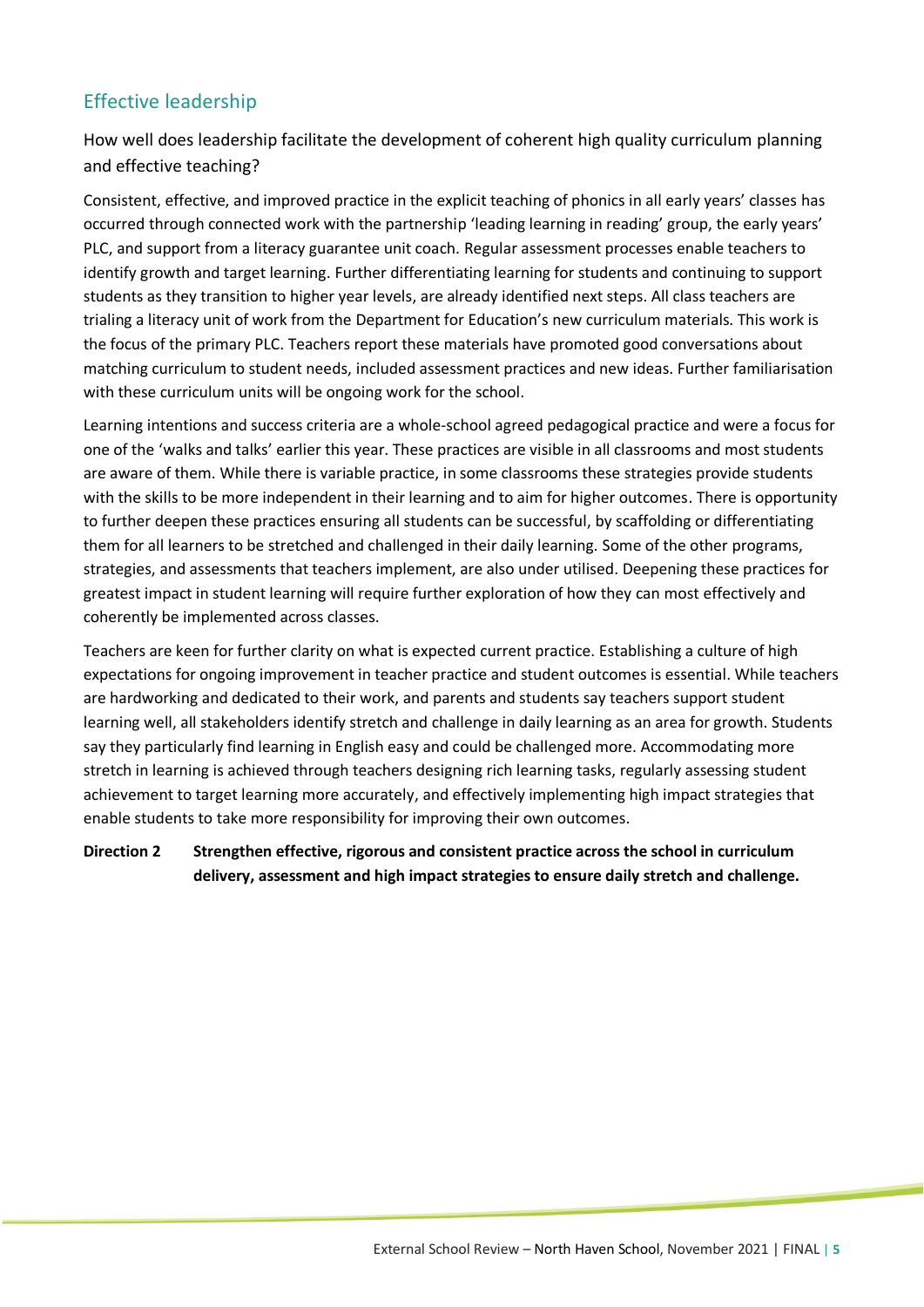#### Effective teaching and student learning

How effectively are teachers analysing assessment and feedback data to inform differentiated curriculum planning and instruction?

An assessment schedule outlines the annual and biannual data that is collected regularly by teachers each year. Some assessment tools have been introduced for more regular monitoring of student achievement, particularly in phonics and spelling, which enables teachers to inform their daily practice. Staff recognise the need to establish a consistent and broader suite of assessment tools across the school. Regular monitoring of student progress during the year and across the curriculum is essential for all learning to be targeted according to students' developing needs.

Many of the formative assessment practices teachers use to inform them of student learning are described as after the learning. Feedback was described by teachers and students as mostly verbal, and students report they often keep the feedback 'in their heads' to use next time. It is important that formative assessment that enables explicit feedback during tasks is prioritised to continuously stretch student outcomes. Teachers are also mindful that they could be collecting more frequent feedback from students about the teaching and learning to further refine their practice. Students are positive about their teachers and feel very supported in their learning.

Reflection time has been introduced for students to explain their thinking, particularly in maths. This strategy provides opportunity for teachers to assess student understanding. In some classes, students have rubrics for larger tasks which enable them to know how they can improve their work. Learning intentions and success criteria when explained, referred to and detailed, also support greater success. Most students however are unable to articulate how they are going or what strategies they can use to achieve higher levels of learning. When teachers share with students their ongoing assessments and discuss with them what they know and need to know, this will enable students to set explicit goals that challenge them. Currently, teachers set goals or students choose a goal based on what they think they should be better at. To develop a cyclic process that promotes student' ownership of setting, monitoring and reviewing their goals, students need an understanding of the progression of learning in relation to their achievement. The school could further explore sequences of learning they already use or curriculum resources to enable this work.

**Direction 3 Embed regular and consistent monitoring of student achievement, inclusive of formative assessment and reciprocal feedback, to inform responsive teaching and student selfdirected learning.**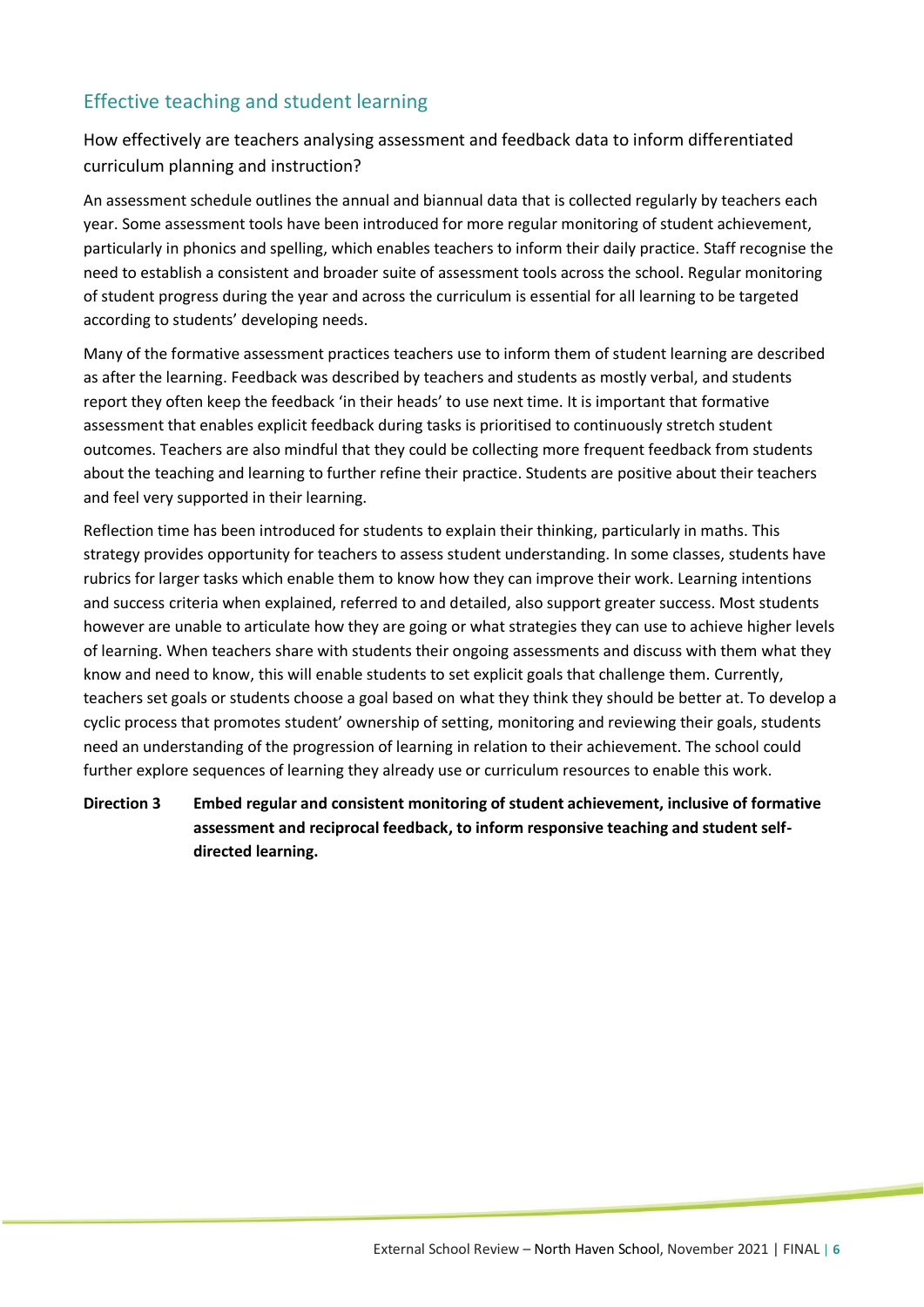### Outcomes of the External School Review 2021

At North Haven School, staff are committed to improvement and a culture of shared learning and collaboration. With stability in the position of Principal, staff and parents have greater clarity of planned strategic actions for ongoing improvement. Staff genuinely want to support students to do their best and are willing to embrace new learning. Students feel their teachers care about them and support them to be successful learners. Aligning agreed practice with evidence-based pedagogical practices that are embedded consistently and coherently across the school, will enhance student learning and achievement. The school is well positioned to strengthen this work through the implementation of the external review directions.

The Principal will work with the Education Director to implement the following directions:

- **Direction 1 Strengthen structures and processes that build teacher and leadership capacity to drive improvement, including evaluation of most effective practices that are then embedded school wide.**
- **Direction 2 Strengthen effective, rigorous and consistent practice across the school in curriculum delivery, assessment and high impact strategies to ensure daily stretch and challenge.**
- **Direction 3 Embed regular and consistent monitoring of student achievement, inclusive of formative assessment and reciprocal feedback, to inform responsive teaching and student selfdirected learning.**

Based on the school's current performance, North Haven School will be externally reviewed again in 2024.

Kollman

--------------------------------------------- ------------------------------------------------- Kerry Dollman **Anne Millard** Anne Millard Director Executive Director Review, Improvement and Accountability Partnerships, Schools and Preschools

-------------------------------------------- ------------------------------------------------

Principal North Haven School

Joe Blefari **Governing Council Chairperson**